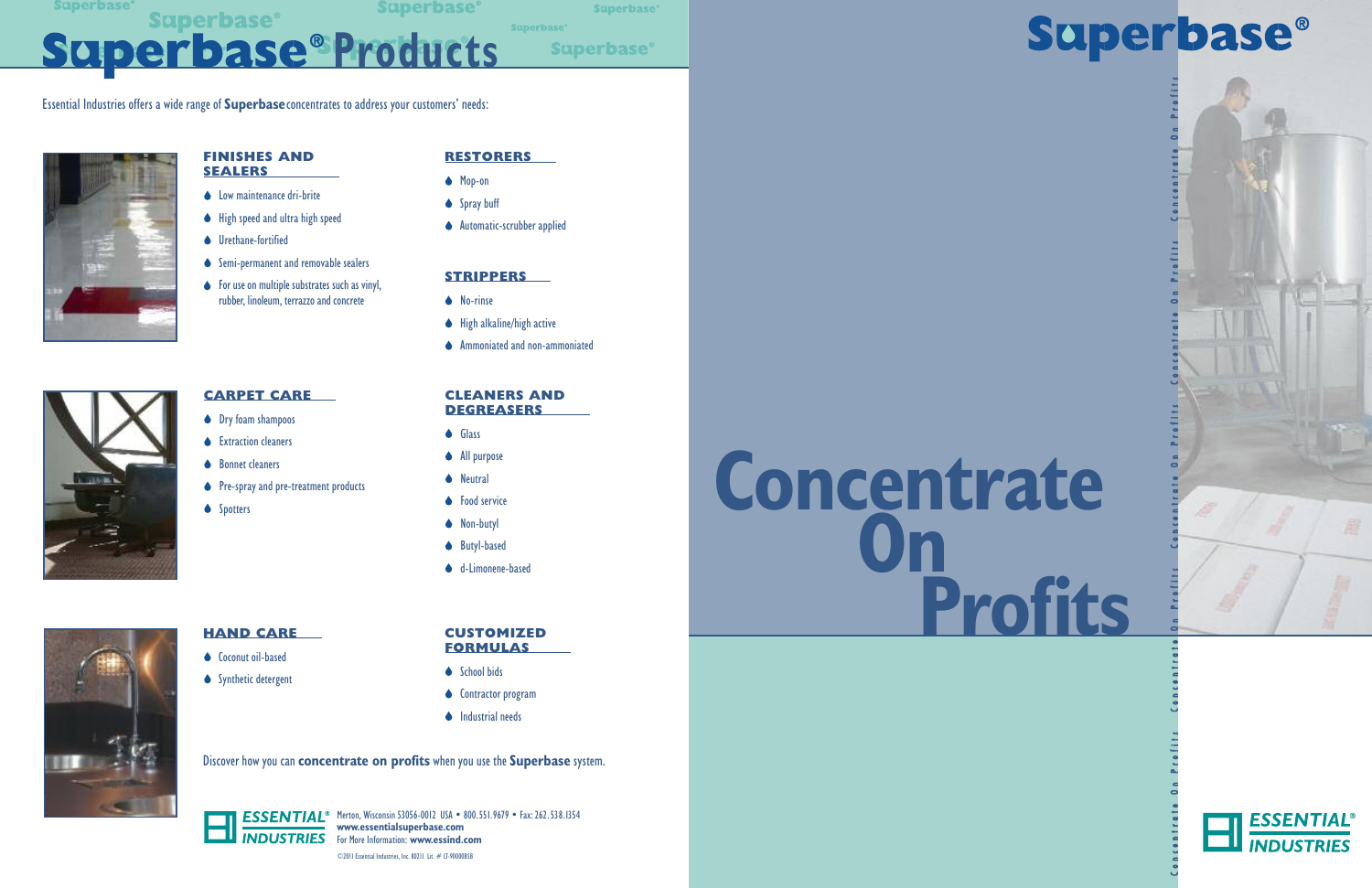### **Product Flexibility**

- Create your own "unique" chemicals to address customer needs by varying:
	- $\sqrt{\phantom{a}}$  Solids  $\sqrt{\phantom{a}}$  Color
	- **△** Actives 2 Dilution
	- $\checkmark$  Fragrance

**Superbase®** 

- Blending formulations and yield information are easy-to-use.
- Margins increase a single source for many products.



- ◆ Concentrates reduce cost a single concentrate makes a variety of products.
- ◆ Reduced freight bills no need to ship water.
- Margins increase you manufacture products using existing resources and overhead.

### **Increased Profits**

- **↓** Less storage space is needed.
- Margins increase you manufacture product based on customer orders.

### **Reduced Inventory**

- $\bullet$  State-of-the-art web site makes manufacturing easy. Site contains blending formulations, material safety data sheets, packaging components and equipment information, labels and literature copy.
- $\bullet$  Equipment customized design for your facility and on-site assembly and training.
- **◆** Technical and regulatory assistance.
- ◆ Sales and marketing support training tools, selling collateral and industry experience.

### **Support Available**

 $\blacklozenge$  Detailed manufacturing information for each **Superbase** concentrate is easy-to-use in the Manufacturing Wizard.



◆ Packaging containers and labels are specified and sources listed to access these components.



**Superbase®** 

**Superbase**<sup>®</sup>

### **Superbase®**

**Superbase** 

**Superbase® Superbase®** 

**◆** Material safety data sheets (MSDS) for the Su**perbase** concentrates and ready-to-sell manufactured products are available in various languages and formats.

**Superbase** 

**Superbas** 



#### **Superbase**<sup>®</sup>

## **Superbase® Manufacturing Profits**

**Superbase** 

**Superbase®** 

## **Superbase®**



The **Superbase® Web Site** at **www.essentialsuperbase.com** provides easy access to important information to assist you in successful manufacturing of your products:

- **√ Product Reference Guide**
- 3 **Superbase** Manufacturing Wizard
- $\checkmark$  Manufacturing Equipment Specifications
- **√ Packaging Components and Sources**
- $\checkmark$  Literature Copy and Design Options

The **Superbase Manufacturing Wizard** allows you to easily access blending formulations, material safety data sheets, labels and worksheets that calculate formulations for customized products and other blending yields.

|                                                        | a 40 year toler. Denver the line                                                                                                                                                                                                                                    |  |
|--------------------------------------------------------|---------------------------------------------------------------------------------------------------------------------------------------------------------------------------------------------------------------------------------------------------------------------|--|
|                                                        | 11   STARTHOUSE - COMMISSION<br>$\rightarrow$                                                                                                                                                                                                                       |  |
|                                                        |                                                                                                                                                                                                                                                                     |  |
| TRANSMISS ON DISTURBANCE CAR RELL LES<br>畔<br>PR.70128 |                                                                                                                                                                                                                                                                     |  |
|                                                        |                                                                                                                                                                                                                                                                     |  |
| w                                                      |                                                                                                                                                                                                                                                                     |  |
|                                                        |                                                                                                                                                                                                                                                                     |  |
|                                                        | <b>HERRIS SMITS BY A SHIFT</b>                                                                                                                                                                                                                                      |  |
|                                                        |                                                                                                                                                                                                                                                                     |  |
|                                                        | <b>Seattle</b><br>----<br>19.99<br>An Artistics & closer<br>-----<br>-<br>.                                                                                                                                                                                         |  |
|                                                        | A-31 A-14 100 \$1.15<br><b><i>PERSONAL PROPERTY AND</i></b><br>≖<br>                                                                                                                                                                                                |  |
|                                                        | <b>SALE</b><br><b>CONTRACTOR</b><br>a times<br><b>Business excess that they</b><br>- 44<br><b>Schlauss</b>                                                                                                                                                          |  |
|                                                        | e totale<br>a price wide. Measure<br>State Marchton Materials                                                                                                                                                                                                       |  |
|                                                        | <b><i><u>ARMANI</u></i></b><br>بمنتفيتين                                                                                                                                                                                                                            |  |
|                                                        | <b>RECEIVED HIM</b><br><b>FROM</b><br>ú<br>##<br>---                                                                                                                                                                                                                |  |
|                                                        | m<br>π<br>≖<br><b>Belleville, Inc.</b><br>-<br><b>STATISTICS</b><br><br>                                                                                                                                                                                            |  |
|                                                        | <b>ALCOHOL:</b><br><b><i><u>STARTING</u></i></b><br><br><br>$-$<br><b>CONTRACTOR</b><br>$-1$<br><b>CONTRACTOR</b>                                                                                                                                                   |  |
|                                                        | <b>Lifty Limited a Series and Barbara</b><br><b>Northeast Children</b><br><b><i>Contractor Committee Committee Committee Committee Committee Committee Committee Committee Committee Committee</i></b><br>×                                                         |  |
|                                                        | -----<br><b>All Control</b>                                                                                                                                                                                                                                         |  |
|                                                        | <b>Security</b><br><b>Ingel Long classes</b><br><b>Brown College</b><br>$-$<br><b>Available first</b><br>dealer for the selection and<br>how when he show this is<br>beautiful and the state of the                                                                 |  |
|                                                        | <b>CONTRACTOR DE LOS CONTRACTORIES</b><br><b>HEATLE IN</b><br><b>MAILWOOD</b> CARE<br>MOTOR CALL AND SCALE<br>EALTER LISTEN BE APPEARED HEREIN ALL                                                                                                                  |  |
|                                                        | --------<br><b>English concerns a support your or in concerns as</b><br><b>MAGA MAYOR</b><br>COM RALL STORY<br>crock presentation                                                                                                                                   |  |
|                                                        | a said look assumpting the<br><b>M-R-A Governor (2010)</b> /                                                                                                                                                                                                        |  |
|                                                        | to 1. In as famy turn<br>144                                                                                                                                                                                                                                        |  |
|                                                        |                                                                                                                                                                                                                                                                     |  |
|                                                        | œ                                                                                                                                                                                                                                                                   |  |
|                                                        | <b>Latin St</b><br>de la la brain i control de<br><b>PECULARED STOCK Colorado Installa</b>                                                                                                                                                                          |  |
|                                                        | <b>Manufacturers</b> and a series of the<br>an Transmission and the                                                                                                                                                                                                 |  |
|                                                        | Married Rose. 17 1993 (1993)<br>at Thicket excitated a new bit-<br><b>CONTRACTOR</b> CONTRACTOR<br>THE CHANNEL PROTECTIVE CONTROL                                                                                                                                   |  |
|                                                        | LAA. We want in case of to see only!<br>and contact the first in the de-                                                                                                                                                                                            |  |
|                                                        | the state line<br><b>Colorado Marco Mario</b>                                                                                                                                                                                                                       |  |
|                                                        | STOT Law Rows In 1 Selected Art<br>in the interface the company's transit and advance marketing<br>Tractic Form Date I wants where the fir-<br>by bright or to bring it may be controlled                                                                           |  |
|                                                        | a mine interesting contract a components of<br><b>TOTAL AND UNDER WORLD SHOWWHO</b><br><b>Branch</b><br>Leasing Agent Holyman could<br>as a ready<br><b>CARD CO</b>                                                                                                 |  |
|                                                        | Box on special control entering<br>begin bereiten West in der seines Treisen der Lewis als der entflechen für der Fernstalt aufgeben wieder und d<br>Erste Antonio der Erste der Erste der Erste der Erste der Erste der Erste der Erste der Erste der Erste der Er |  |
|                                                        | but Band - Daniel Las Bitter in Angelad, faith Fort Schried alle lin                                                                                                                                                                                                |  |
|                                                        | <b>CONTRACTOR IN STREET</b>                                                                                                                                                                                                                                         |  |
|                                                        | be the antipological and it is a selectional con-<br>M. Our on clean paints.                                                                                                                                                                                        |  |
|                                                        |                                                                                                                                                                                                                                                                     |  |



Building on over 100 years of experience, Essential Industries developed **Superbase®**, a unique manufacturing system to meet your customers' cleaning maintenance needs and increase your profits.

**Superbase** enables you to easily blend premium-performance floor care finishes, sealers, strippers, cleaners and other sanitary supply products. Use ordinary tap water with **Superbase** pre-measured concentrates and manufacture the products your customers want.

Discover how you can **concentrate on profits** when you use the **Superbase** system.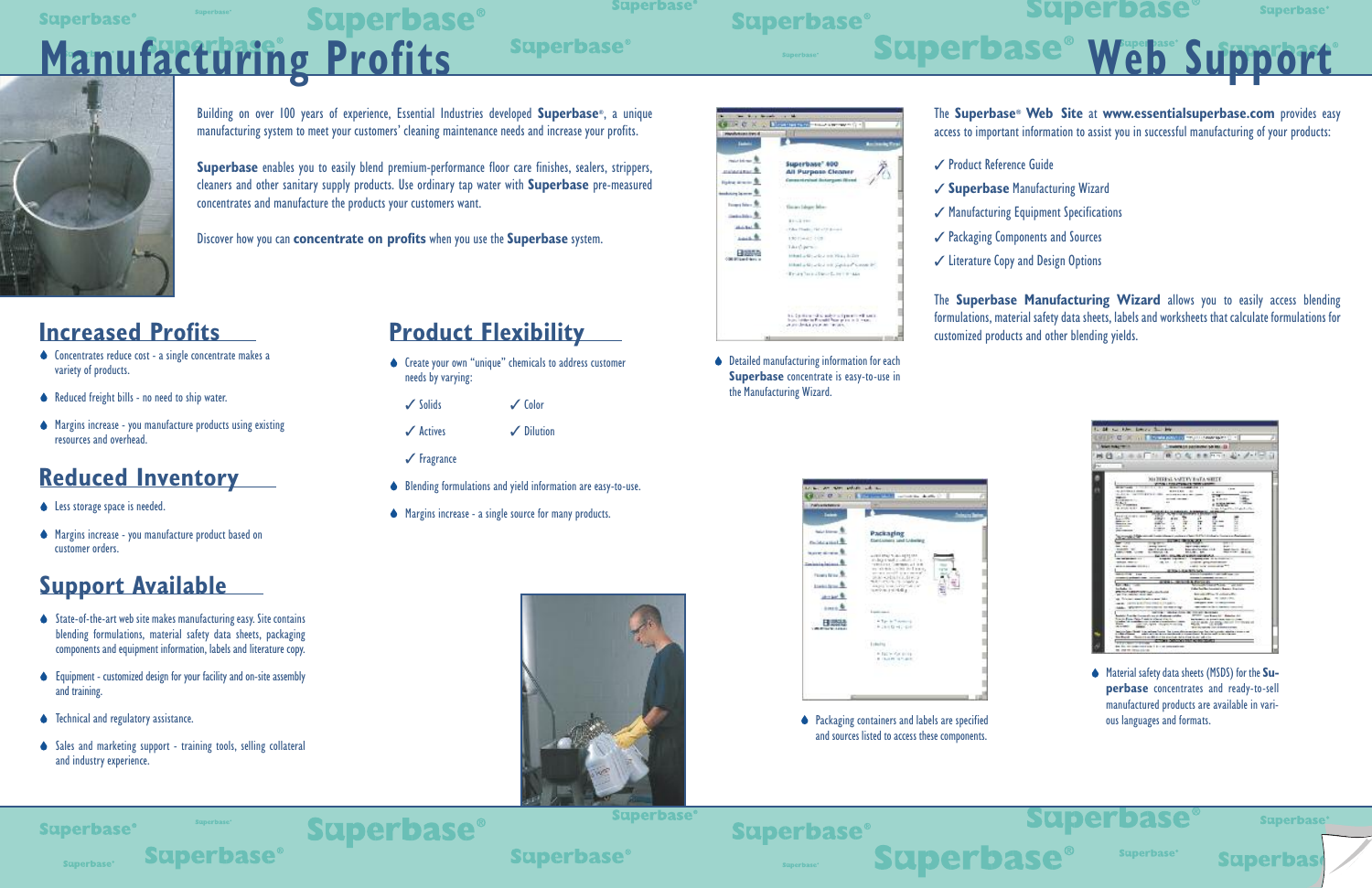**Superbase** Superbase Superbase Superbase Superbase Superbase Superbase Superbase Superbase Superbase Superbase

Minimal assembly required - tanks are fully plumbed and ready for use after legs are installed.

The **Superbase® Turnkey System** is designed to offer maximum manufacturing flexibility and it is easy to install and operate. Essential's recommended line of manufacturing equipment makes the move to **Superbase** stress-free!

This **Turnkey System** is designed to:

- Draw **Superbase** concentrate and blend with tap water in mixing tanks with agitators.
- **Transfer product into filling equipment.**
- Siphon-fill quarts and gallons or manual-fill pails and drums.
- Install in as little as 200-300 square feet of floor space!



♦ Compact **Turnkey System** - entire unit ships on three or four pallets.



Fits neatly into a portion of your existing distribution warehouse.



**Superbase® Turnkey System** is designed to accommodate various package sizes and product types. Manufacture floor finishes, strippers, carpet care, cleaners, degreasers and hand care products in quarts, gallons, pails and drums.



## **Superbase**<sup>®</sup>

**Superbase®** 

**Superbase®**